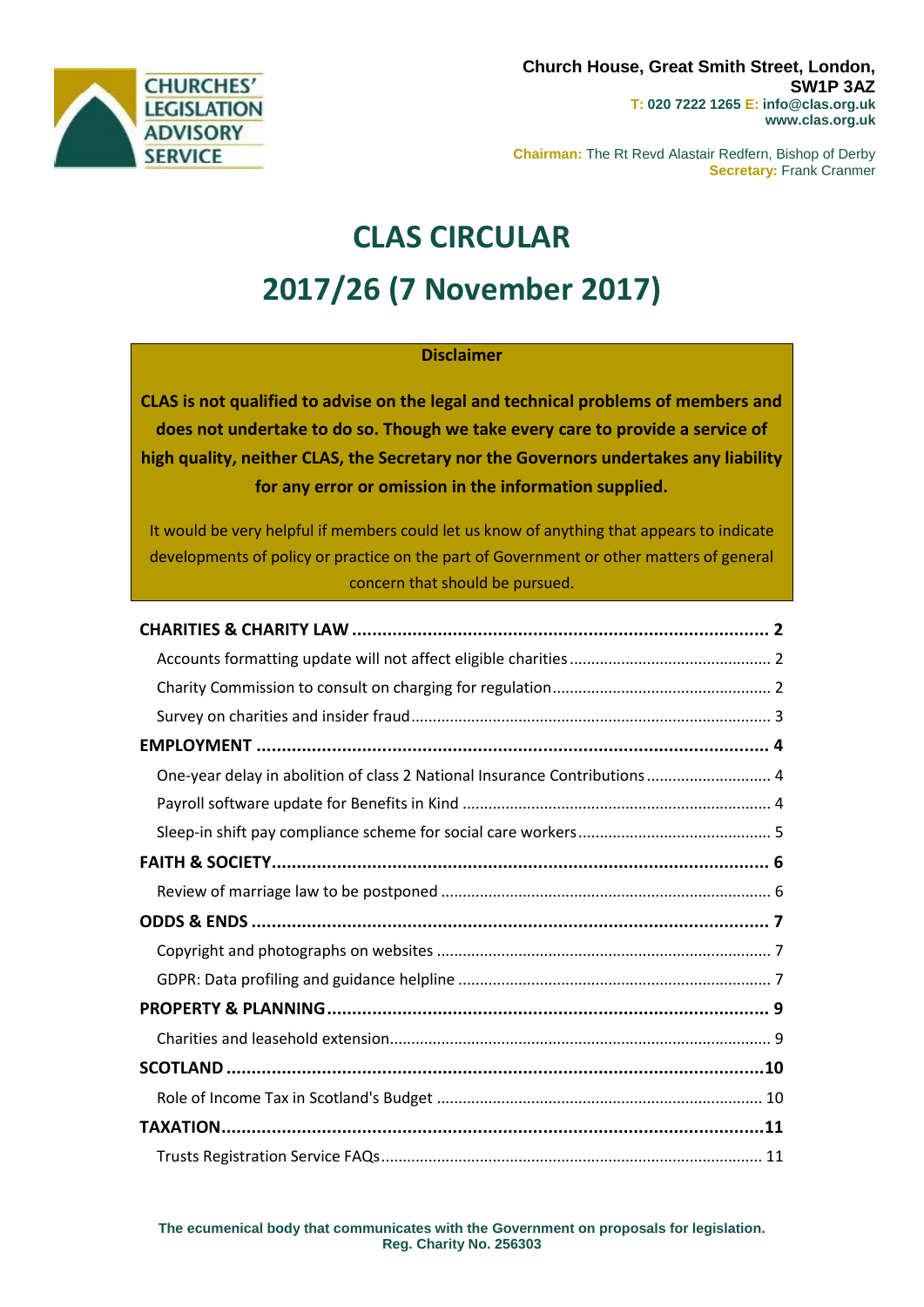# <span id="page-1-0"></span>**CHARITIES & CHARITY LAW**

<span id="page-1-1"></span>**Accounts formatting update will not affect eligible charities**

**For information and possibly for action**

HMRC's latest [Agent Update](https://www.gov.uk/government/uploads/system/uploads/attachment_data/file/653074/6148_Agent.pdf) includes notice that, from 1 November 2017, HMRC will reject all accounts which are not submitted as an iXBRL file, unless a dispensation by HMRC has already been granted to the organisation making the submission.

Under [Chapter 6](https://www.gov.uk/government/publications/charities-detailed-guidance-notes/chapter-6-claims-and-returns#chapter-69-company-tax-returns-for-smaller-charities-filing-online---format-for-accounts) of HMRC's guidance, many churches fall into a category for which there is a dispensation from having to submit accounts in this format and, as such, they will not be affected by this change. However, *charitable companies that fall outside of the agreed dispensation will need to be aware of the requirement*.

[Source: HMRC – 25 October]

#### <span id="page-1-2"></span>**Charity Commission to consult on charging for regulation**

**For information**

CEO of the Charity Commission Helen Stephenson has published a [blog post](http://charitycommission.blog.gov.uk/2017/11/03/why-we-need-to-be-an-enabling-regulator-and-what-that-means/) in which she has set out the Commission's case to Government for increased funding to help it deal with the significant increase in demand for its services.

She has also announced that the Commission intends to begin consulting on a charging scheme for regulation, though at the moment the discussion would focus on "larger charities making a modest contribution to the cost of parts of their regulation". She has indicated that the Commission would first look at a flat fee, for only the largest 2,000 charities, which should raise around £7m. A variable rate may also be under consideration.

[Source: Charity Commission – 3 November]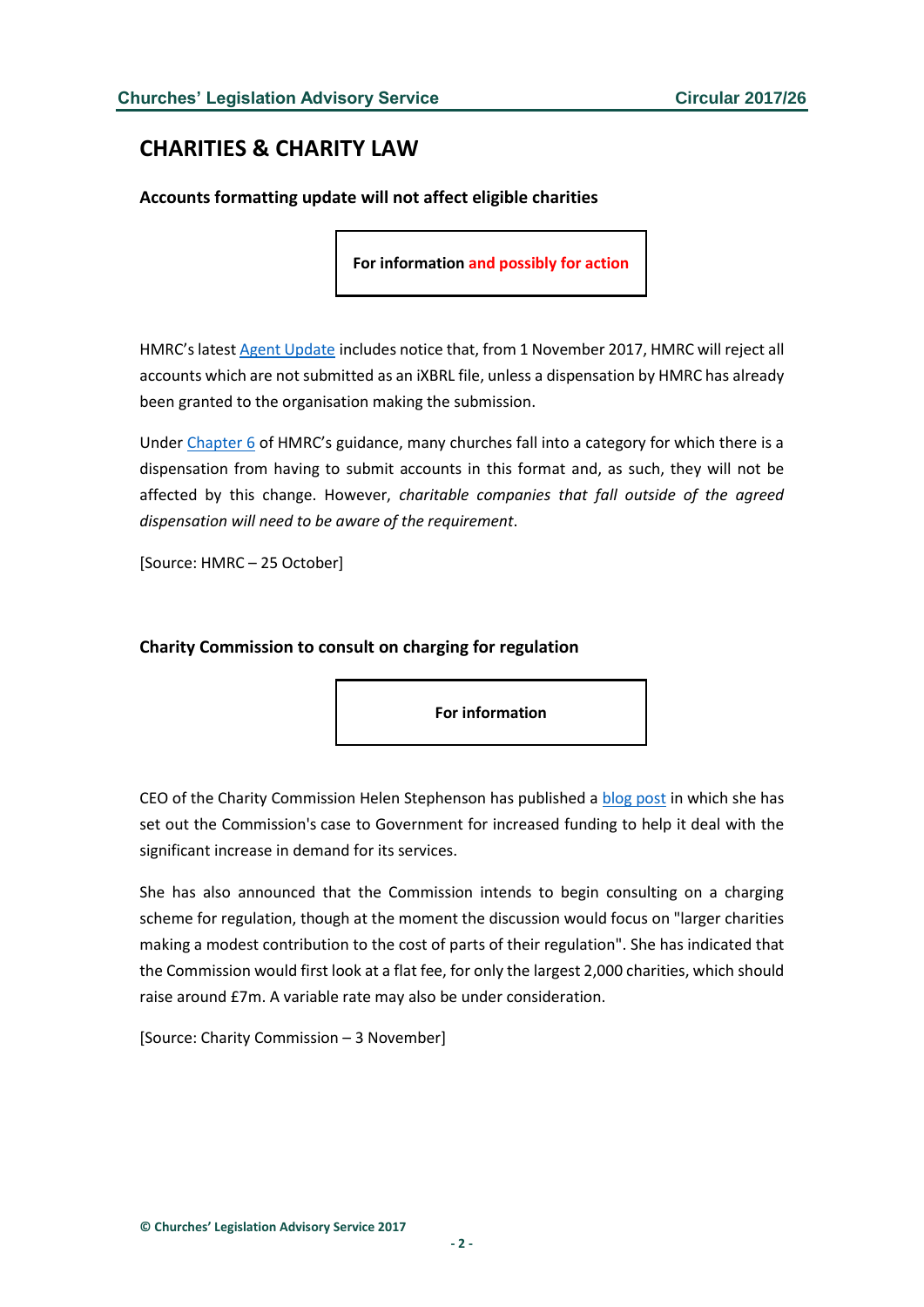<span id="page-2-0"></span>**Survey on charities and insider fraud**

**For information and possibly for action**

As part of Charity Fraud Awareness Week 2017 the Charity Commission published a [survey](http://vovici.com/wsb.dll/s/122beg5a4bb) aiming to find out more about insider fraud in charities. Insider fraud is committed by someone involved with the charity, whether a trustee, an employee or volunteer. The primary aims of this survey are to identify common themes across the sector, highlight good practice in charities, help charities learn lessons from each other and, ultimately, to improve Commission guidance on the subject.

The survey is not the appropriate place formally to report a recent fraud. For this, charities should read and must follow the Commission's guidance on [reporting serious incidents.](http://www.gov.uk/guidance/how-to-report-a-serious-incident-in-your-charity)

Responses to the survey should be made before **8 December 2017**.

[Source: Charity Commission – 30 October]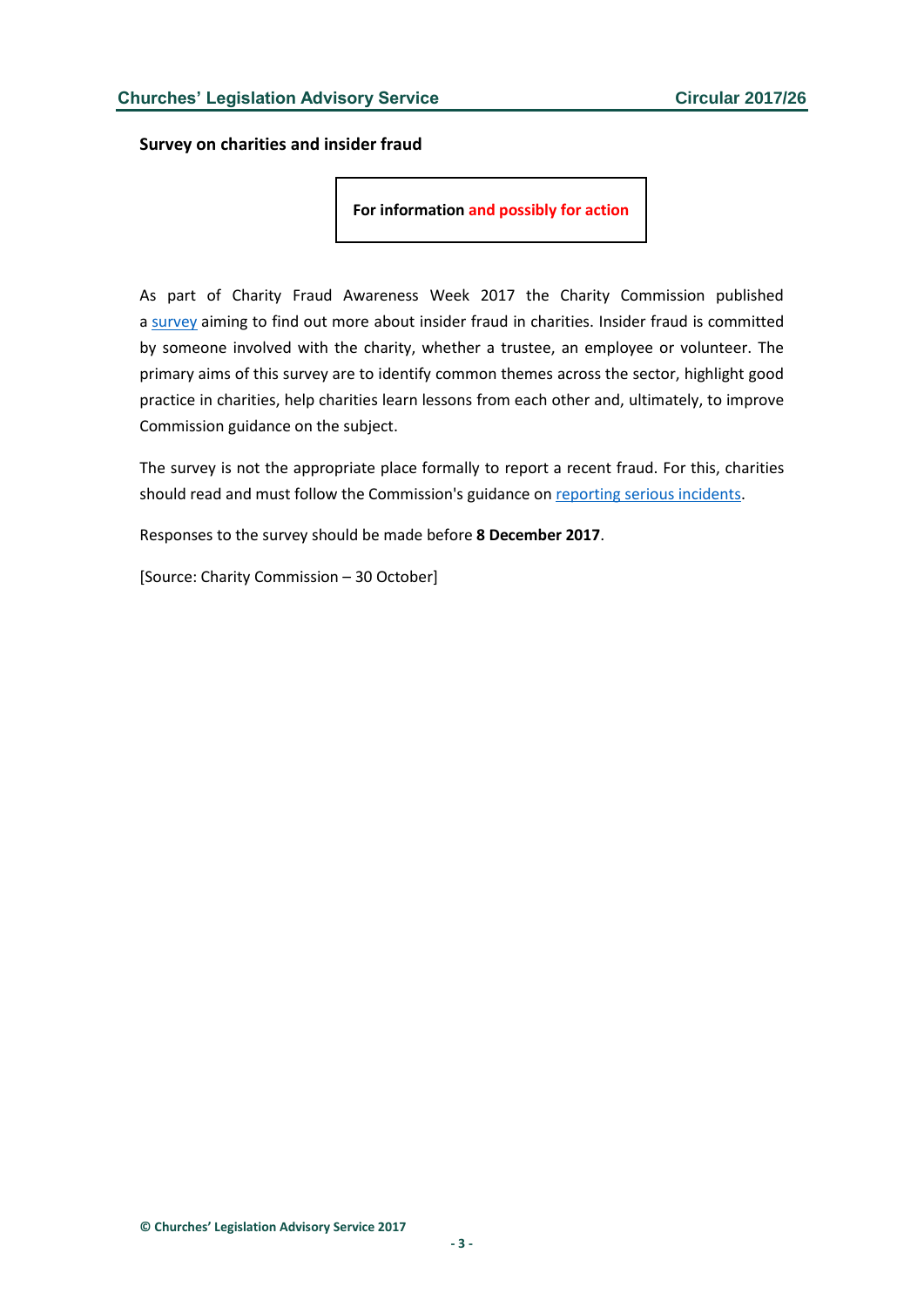#### <span id="page-3-0"></span>**EMPLOYMENT**

<span id="page-3-1"></span>**One-year delay in abolition of class 2 National Insurance Contributions**

**For information**

On Thursday 2 November, the Exchequer Secretary to the Treasury, Andrew Jones MP, released the following [Written Statement](http://www.parliament.uk/business/publications/written-questions-answers-statements/written-statement/Commons/2017-11-02/HCWS220/) in the Commons:

"The Government are announcing today that they will introduce the National Insurance Contributions (NICs) Bill in 2018. The measures it will implement will now take effect one year later, from April 2019. This includes **the abolition of class 2 NICs**, reforms to the NICs treatment of termination payments, and changes to the NICs treatment of sporting testimonials.

The Government have decided to implement a one-year delay to allow time to engage with interested parties and parliamentarians with concerns relating to the impact of the abolition of class 2 NICs on self-employed individuals with low profits. The Government have committed to abolishing class 2 NICs to simplify the system, so it is therefore right to take the time to ensure that there are no unintended consequences for the lowest paid."

If the inference to be drawn from the statement is that there is going to be a further round of consultation, we may need to remind the Treasury of the possible impact of the change on clergy on very low stipends.

[Source: *Commons Hansard* WS220 – 2 November]

#### <span id="page-3-2"></span>**Payroll software update for Benefits in Kind**

**For information and possibly for action**

In the October 2017 edition of its [Employer Bulletin,](http://www.gov.uk/government/uploads/system/uploads/attachment_data/file/653642/eb_68.pdf) HMRC has clarified that upcoming changes to the way Benefits in Kind (BiKs) are valued where there is an optional remuneration arrangement (OpRA) mean that employers will need to update payroll software for P11D and P46 (Car) reporting.

Where there is an OpRA, the taxable value is now the higher of the cash foregone or the taxable value under the normal BiK rules. This applies to all BiKs, including those that are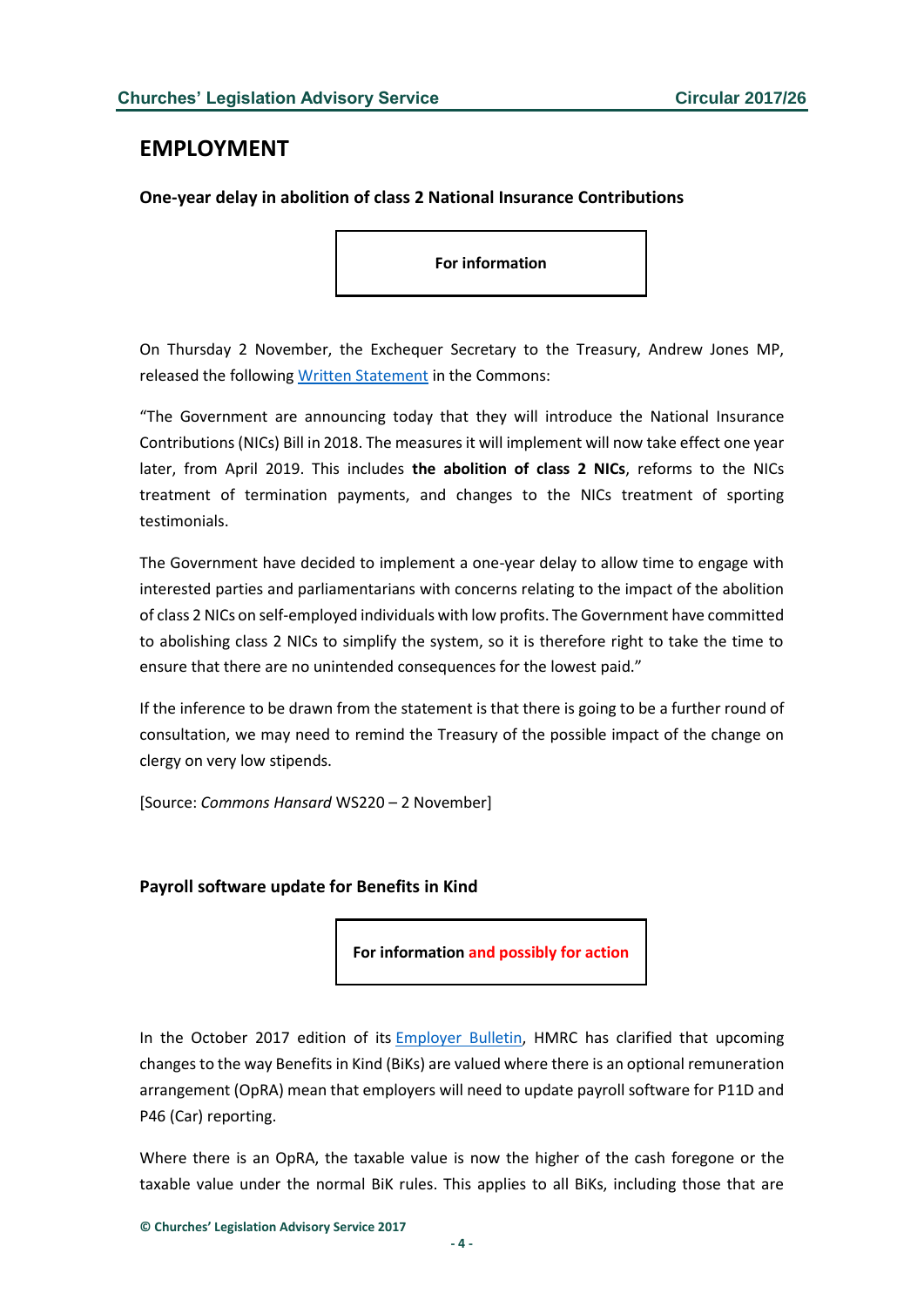currently exempt. Arrangements entered into before 6 April 2017 retain their old treatment, but arrangements entered into since 6 April 2017, or arrangements which have been varied or renewed, will be taxed under the new rules.

[Source: HMRC – 26 October]

#### <span id="page-4-0"></span>**Sleep-in shift pay compliance scheme for social care workers**

**For information and possibly for action**

We do not know to what extent members provide social care, but we thought it helpful to flag up the fact that HMRC and the Department of Health have [published](http://www.gov.uk/government/news/new-sleep-in-shift-pay-compliance-scheme-launched-to-support-social-care-sector-and-identify-back-pay-for-workers) a new pay compliance scheme for social care providers that may have incorrectly paid workers below legal minimum wage hourly rates for sleep-in shifts.

In 2016, HMRC came to the view that the National Minimum Wage (NMW) is payable for every hour worked of a sleep-in shift and has carried out audits of NMW compliance of social care providers since then. HMRC has the discretion to consider underpayments going back six years, to levy fines and to require employers to pay back pay of outstanding salary going back up to six years. In addition, employees can bring claims in the Employment Tribunal for back pay of up to six years.

Social care providers will now be able to opt-in to the new Social Care Compliance Scheme (SCCS), to avoid being subject to orders for back pay and fines for non-compliance after 26 July 2017.

Under the scheme, providers will have up to a year to identify what they owe to workers. Employers who identify arrears at the end of the self-review period will have up to three months to pay workers. While the scheme does not mention back pay of 6 years, it does state that providers "must pay workers at least the National Minimum Wage for time worked during sleep-in shifts from the point you discover you've underpaid". Tax and NI contributions also have to be paid and providers must commit to paying sleep-in shifts in the future.

Employers that choose not to opt into the scheme will be subject to HMRC's normal enforcement approach.

[Source: HMRC – 1 November]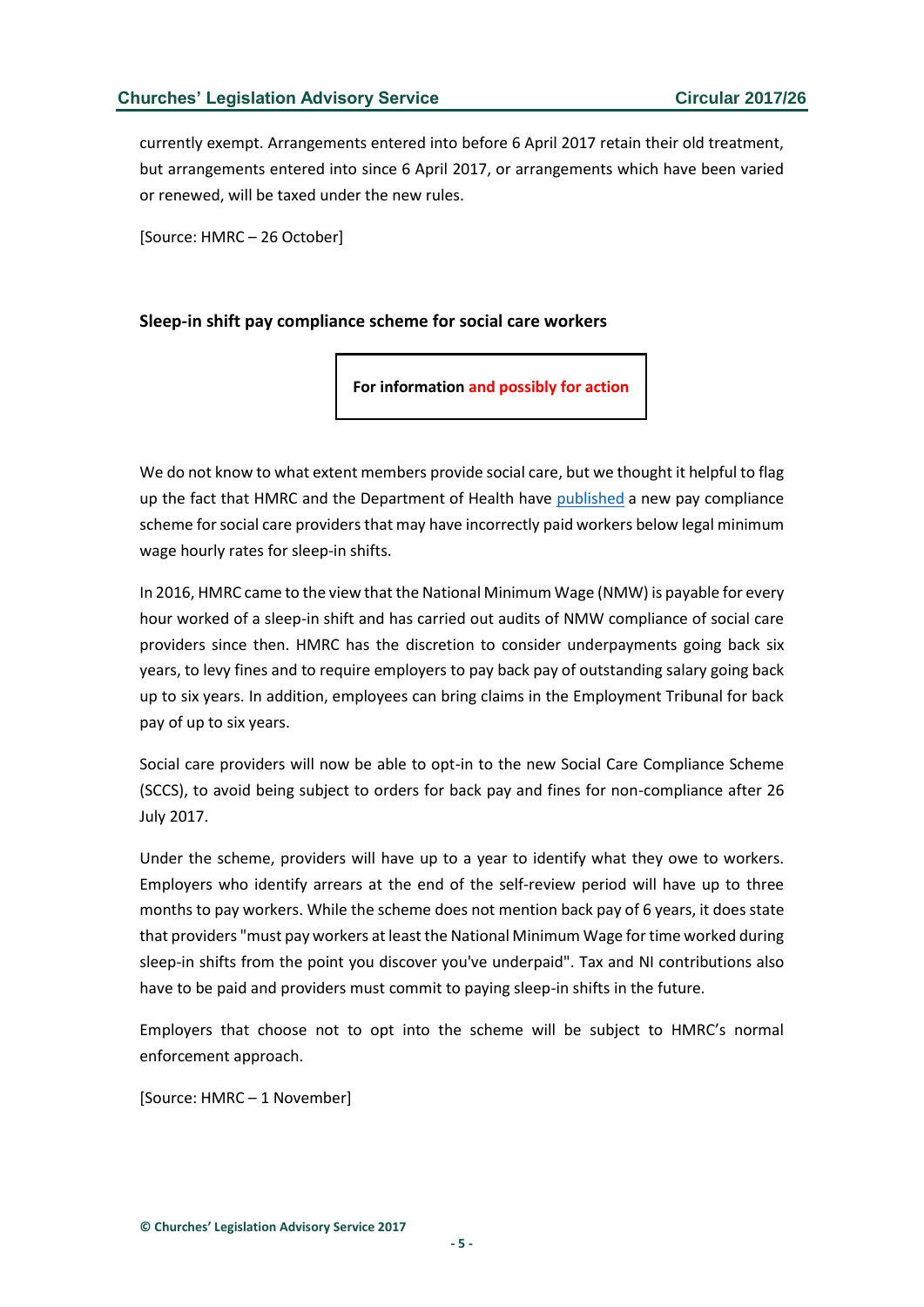# <span id="page-5-0"></span>**FAITH & SOCIETY**

<span id="page-5-1"></span>**Review of marriage law to be postponed**

**For information**

Members will know that in December 2014 the Government asked the Law Commission to conduct a review of the law governing how and where people can marry in England and Wales. The question underlying the review was whether the current law provided a fair and coherent legal framework for enabling people to marry. The Commission held meetings with interested groups, one of which was attended by the Secretary; and we submitted a paper calling for various technical changes to the current law and, at the very least, for proper, systematic consolidation as the absolute minimum reform that is necessary to make the law fit for purpose. The Commission completed the initial phase at the end of 2015 and published a [scoping paper,](https://s3-eu-west-2.amazonaws.com/lawcom-prod-storage-11jsxou24uy7q/uploads/2015/12/Getting_Married_scoping_paper-1.pdf) with the aim of identifying the issues that needed to be addressed and providing an initial analysis.

On 11 September, Dominic Raab, the Minister of State for Justice[, wrote](https://s3-eu-west-2.amazonaws.com/lawcom-prod-storage-11jsxou24uy7q/uploads/2017/10/Response-from-Govenment-on-Marriage.pdf) to the Commissioner in charge of the project, Professor Nick Hopkins, to say that the Government was not taking the project forward because priority was being given to reforms to address the increase in public and private family law cases that is currently putting pressure on the justice system; however, he had not ruled out the option of further Law Commission work on marriage law in the future and was keeping the situation under review.

The Commission has now published its [reply.](https://s3-eu-west-2.amazonaws.com/lawcom-prod-storage-11jsxou24uy7q/uploads/2015/12/Letter-to-Dominic-Raab-MP-Response-to-protocol-support-rejection-26.10.2017.pdf) It notes that this is a complex area of the law that needs wide consultation and any law reform options would take time to formulate. But it also suggests – correctly, in our view – that it is not an issue that is going to go away. This is a disappointing if not wholly unsurprising outcome; but CLAS will maintain a watching brief until the topic returns to the agenda.

[Source: Law Commission – 26 October]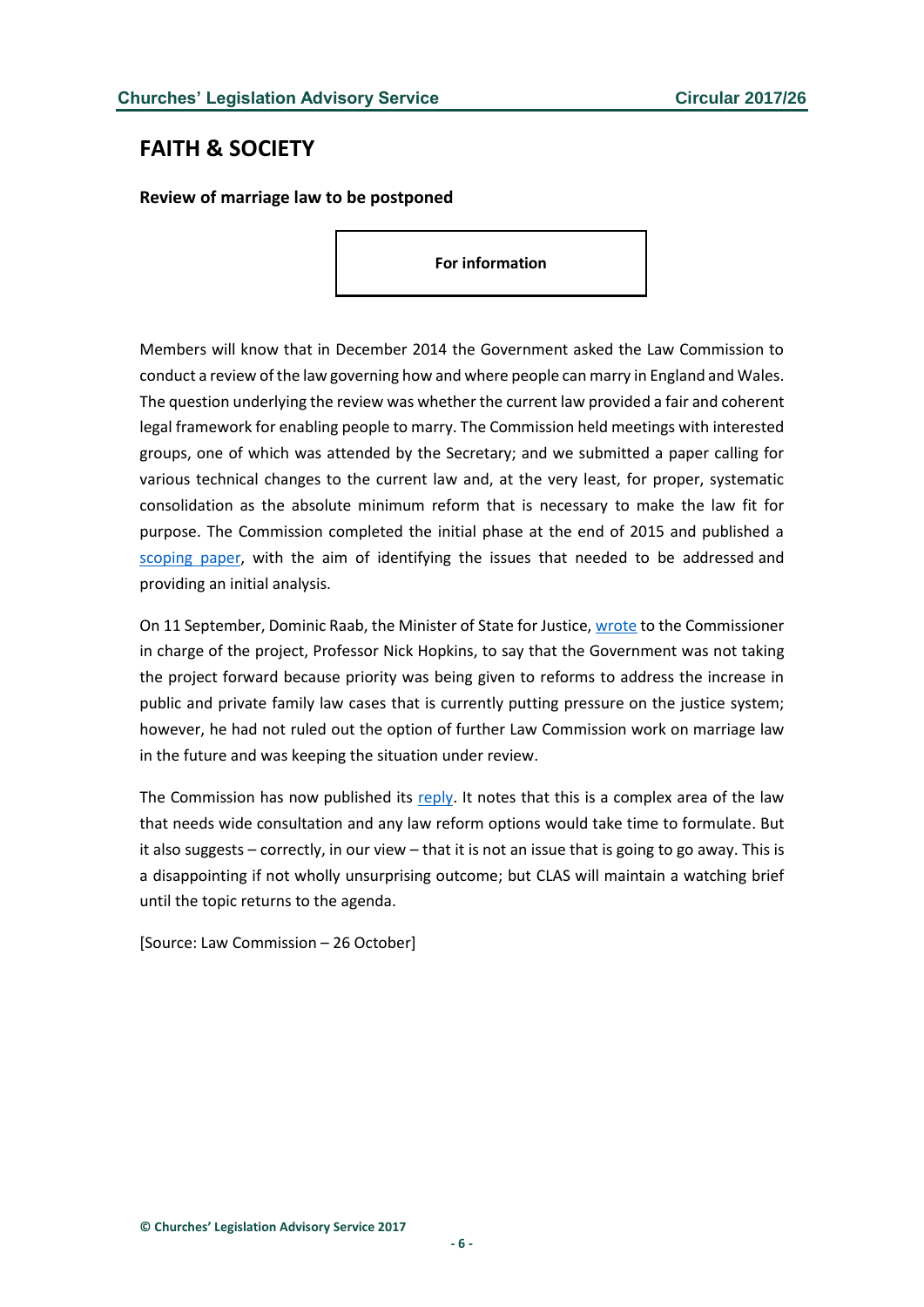# <span id="page-6-0"></span>**ODDS & ENDS**

<span id="page-6-1"></span>**Copyright and photographs on websites**

**For information and possibly for action**

Churches Together in England reports that a new website for a local Churches Together group has accidentally used a photograph that looked like one of their own but was, in fact, from a photographic stock library. The stock library in question has an automatic mechanism (called a 'bot') which trawls the Internet looking for an electronic tag on the individual stock image. If the image is not covered by a copyright licence, a letter will arrive from the stock library agent to the local web manager requesting payment. In this case, the Churches Together group was sent a letter claiming copyright infringement and an invoice for £305.

We have mentioned this issue before, but it bears repeating. Anyone using web images on a blog, website, image gallery, online PowerPoint presentation or in any other way must ensure that their use does not infringe someone's copyright. Either the images used must be covered by th[e Creative Commons Licence](http://www.copyrightuser.org/understand/rights-permissions/creative-commons/) – as, for example, the images on Wikimedia Commons – or the appropriate fee must be paid to the copyright holder.

Alternatively, if you need, eg, pictures of your church building, take them yourself.

[Source: Churches Together in England – 6 November]

#### <span id="page-6-2"></span>**GDPR: Data profiling and guidance helpline**

**For information and possibly for action**

The ICO has [highlighted](http://iconewsblog.org.uk/2017/10/19/european-guidance-published-profiling-and-breach-reporting/) new guidance, published by the European Commission's Article 29 Working Party (the group of EU data protection authorities charged with agreeing Europeanwide guidance on GDPR), which clarifies that under the GDPR, organisations should not use fully automated ways of processing personal data (profiling).

The new guidance on profiling defines it as "any form of automated processing of personal data consisting of the use of personal data to evaluate certain personal aspects relating to a natural person". Human involvement must also not be fabricated, with human oversight of a decision giving the authority and competence to change the algorithm's decision if necessary.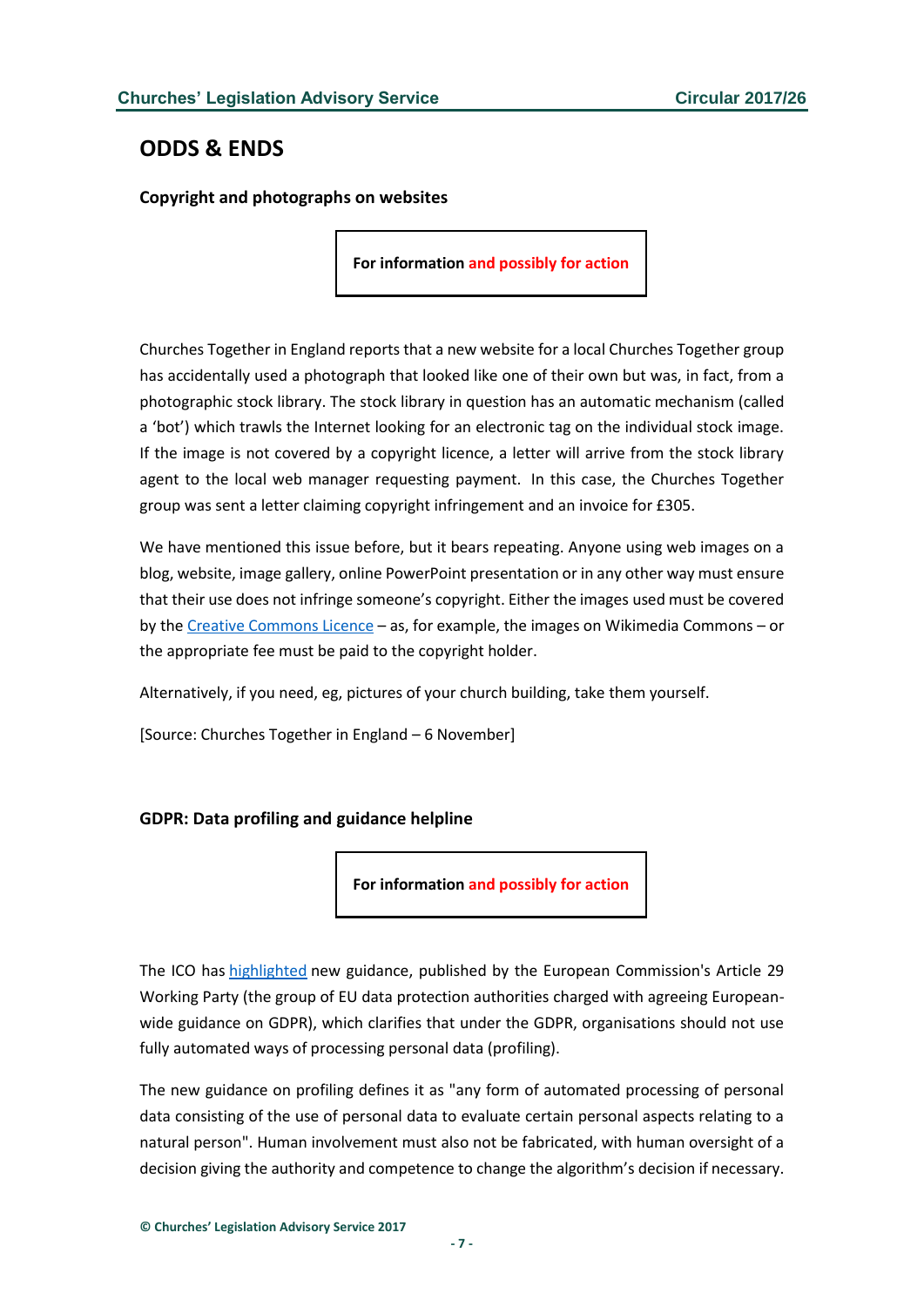#### **Churches' Legislation Advisory Service Circular 2017/26**

Exceptions to this include when it is necessary for the performance of or entering into a contract; when authorised by the EU or the member state of which the data controller is a member; or when it is based on the data subject's explicit consent. Data controllers should also be aware of their transparency obligations, including by ensuring that information about the profiling is brought to the data subject's attention and made easily accessible.

The ICO has also launched a dedicated [advice line,](http://ico.org.uk/global/contact-us/advice-service-for-small-organisations/) aimed at those running small businesses or charities, to assist them with the particular problems they face getting ready for the General Data Protection Regulation (GDPR).

There are already resources on the ICO website to help organisations employing fewer than 250 people prepare for the GDPR but the new phone line will offer additional, personal advice to small organisations that still have questions. The ICO helpline can be called on 0303 123 1113, selecting option 4 to be diverted to staff who can offer support.

The GDPR comes into force on 25 May 2018. A [Data Protection Bill](https://publications.parliament.uk/pa/bills/lbill/2017-2019/0066/18066.pdf) was introduced to the House of Lords on 13 September 2017: it will repeal the Data Protection Act 1998 and bring UK data protection law into line with the GDPR.

[Source: ICO – 26 October & 1 November]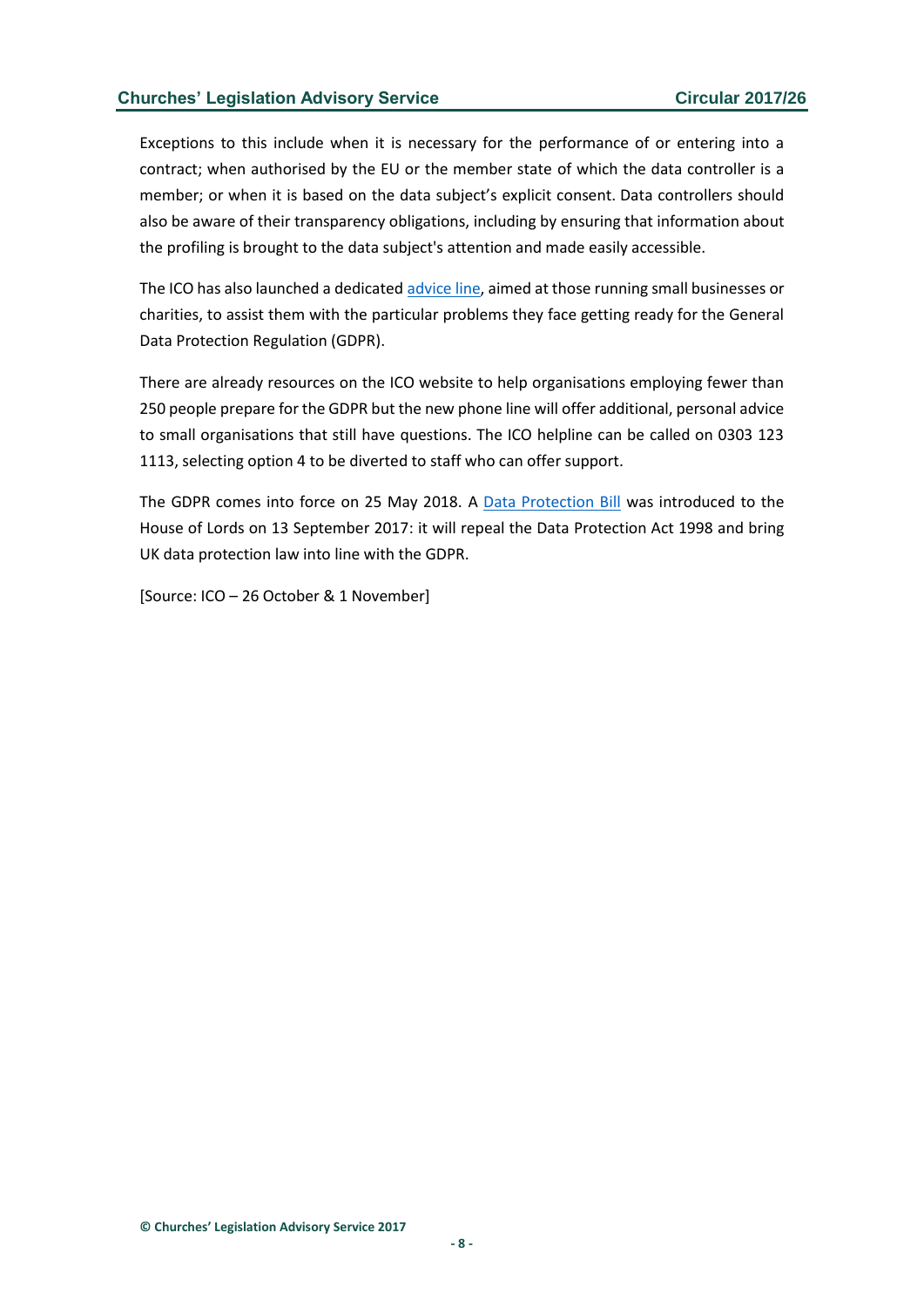## <span id="page-8-0"></span>**PROPERTY & PLANNING**

<span id="page-8-1"></span>**Charities and leasehold extension**

**For information**

Shadow Minister for Business, Energy and Industrial Strategy Chi Onwurah has used a Commons [adjournment debate](http://hansard.parliament.uk/Commons/2017-11-01/debates/C28AD6D6-F6A7-40AB-A94D-AE8701FB31E1/StMaryMagdaleneAndHolyJesusTrustLeasehold) to urge the Government to tackle a specific "unfair loophole" in the leasehold system relating to charities and to call for the Charity Commission to provide improved guidance for charities on their role as "good citizens".

A number of her constituents in Newcastle are unable to sell their properties without extending their leases; and the charity owning the freehold – the St Mary Magdalene & Holy Jesus Trust – refuses to extend the leases. In this instance, a specific amendment to the Leasehold Reform Act 1967 states that if a charity owns a freehold it is not obliged either to sell or to extend the leases of houses on its land. Indeed, Chi Onwurah noted that as well as receiving legal advice about this lack of obligation, the Trust "feared repercussions from the Charity Commission" if it chose to do so.

In his response, Housing Minister Alok Sharma highlighted the recent consultation on *[Tackling](http://www.gov.uk/government/consultations/tackling-unfair-practices-in-the-leasehold-market)  [unfair practices in the leasehold market](http://www.gov.uk/government/consultations/tackling-unfair-practices-in-the-leasehold-market)*, to which the Government intended to publish a response before the end of the year. He noted that the Department also considers issues on the disposal of charitable leasehold homes, with the aim of showing fairness to the needs both of the freeholder and the leaseholder, as well as striking a balance with the needs of charities to remain on a sustainable footing and to act in the interests of their beneficiaries and in pursuit of their charitable purposes.

[Source: House of Commons – 1 November]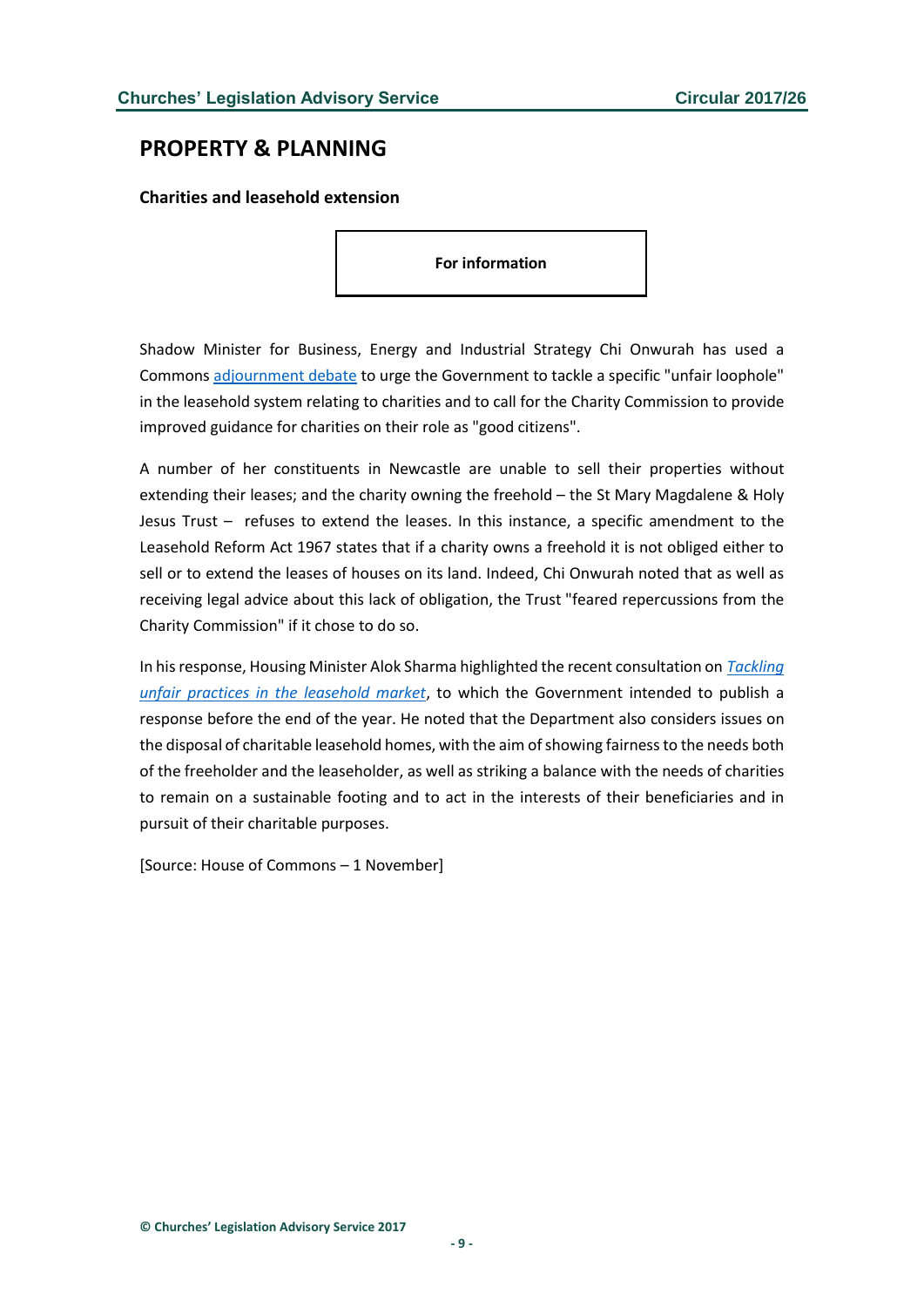# <span id="page-9-0"></span>**SCOTLAND**

<span id="page-9-1"></span>**Role of Income Tax in Scotland's Budget**

**For information**

The Scottish Government has published a [discussion paper](http://www.gov.scot/Publications/2017/11/5307) to initiate debate about income tax policy ahead of the draft budget in December, with suggestions that it may be planning to make use of devolved powers to raise rates or change thresholds.

The paper sets out the powers the Scottish Parliament has over income tax - namely, to set rates and bands for non-savings, non-dividend income tax only - the contribution income tax makes to the budget, who pays tax and the benefits of taxation for individuals and businesses. First Minister Nicola Sturgeon has previously stated that income tax in Scotland should meet four tests: to protect low earners, be progressive, be proportionate to the ability to the pay and support the economy.

The Scottish government's tax and spending decisions for 2018/19 will be published in the draft budget on 14 December 2017.

[Source: Scottish Government – 2 November]